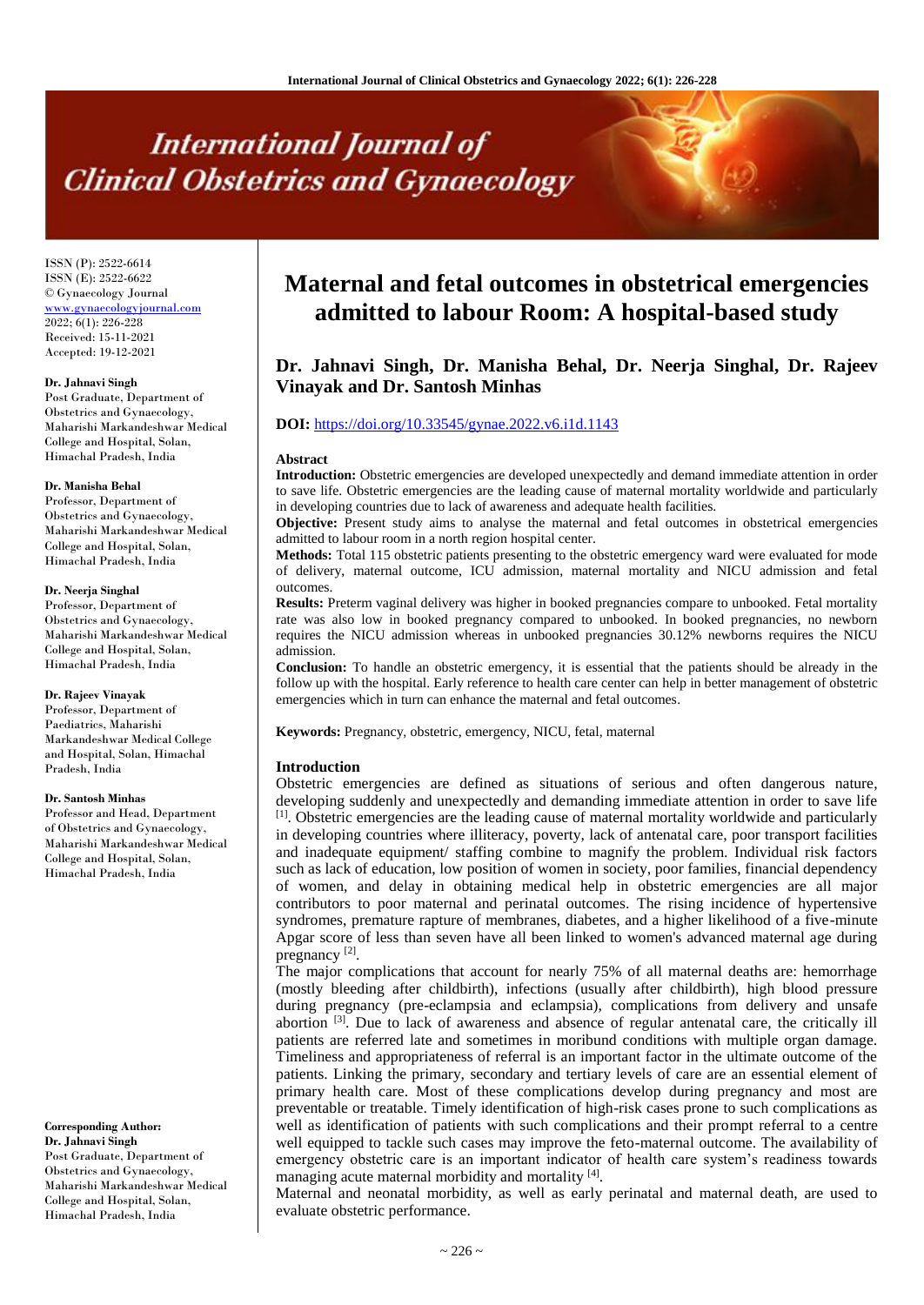When life-threatening difficulties arise, a combination of variables may contribute to limiting or delaying access to maternal health care services, particularly emergency obstetric care, resulting in unfavourable mother and foetal outcomes. Better maternal and perinatal outcomes will result from the prevention and good management of obstetric crises. Assessing gaps in current referral linkages for emergency obstetric referrals is one approach to accomplish this.

# **Material and Methods**

**Patients Recruitment:** 115 obstetric patients presenting to the obstetric emergency ward in the reproductive age (15-45 years) were analyzed regarding, age, parity, period of gestation, puerperal complication or post abortion sepsis, antenatal care received at the periphery, and clinical presentation.

**Outcome Analysis:** Patients were further evaluated for obstetrical and medical complication, mode of delivery where normal, caesarean section, instrument aided vaginal delivery, maternal outcome in terms of complications, ICU admission, blood transfusion, maternal mortality and fetal outcome in terms of mortality, NICU admission and need for ventilator support.

**Statistical Analysis:** Baseline and outcome data was recorded in pre-designed proforma and master chart was prepared in Microsoft Excel sheet. Data is presented in term of number and percentage. Graph and tables were used to represent data. Chi square test was used to compare the significance difference between two groups. The data was analyzed with the help of pvalue. If the p-value is less than 0.05, the study was considered

as statistically significant.

# **Results**

The mean age of the patients was  $24.72 \pm 3.450$  years. In booked pregnancies, the mode of delivery was emergency LSCS in 27 (84.37%) patients, preterm vaginal delivery in 1 (3.12%) patient, medical management in 2 (6.25%) patients, NVD with RMLE in 1 (3.12%) patient, and reposition of uterus under GA in 1 (3.12%) patient. In unbooked pregnancies, the mode of delivery was Emergency LSCS in 22 (26.50%) patients, Preterm Vaginal Delivery in 22 (26.50%) patients, Laparotomy with left Salpingectomy in 18 (21.68%) patients, Medical Management in 11 (13.25%) patients, NVD with RMLE in 8 (9.63%) patients, Manual removal of placenta in 1 (1.20%) patient, and LSCS Mg SO4 regimen in 1 (1.20%) patient. The difference between the two groups was statistically significant (Table 1).

In booked pregnancies, all 32 (100%) fetuses were alive whereas in case of unbooked pregnancies, 58 (69.88%) fetuses were alive and mortality occurred in 7 (8.43%) cases. 18 (21.68%) cases were not assessed. The difference between the two groups was statistically significant (Figure 1).

In booked pregnancies, ICU stay was required in 2 (6.25%) cases whereas in case of unbooked pregnancies, ICU stay was required in 2 (2.35%) cases. The difference between the two groups was not statistically significant (Figure 2).

In booked pregnancies, no newborn requires the NICU admission whereas in unbooked pregnancies 25 (30.12%) newborns require the NICU admission. The difference between the two groups was statistically significant (Figure 3).

**Table 1:** Mode of delivery. (LSCS- Lower segment caesarean section, NVD- Normal Vaginal Delivery, RMLE-, MgSO4-)

| Variable                           | <b>Booked</b> | <b>Unbooked</b> | P Value |
|------------------------------------|---------------|-----------------|---------|
| <b>Emergency LSCS</b>              | 27 (84.37%)   | 22 (26.50%)     | 0.0001  |
| Preterm Vaginal Delivery           | 1(3.12%)      | 22 (26.50%)     |         |
| Laparotomy with left Salpingectomy |               | 18 (21.68%)     |         |
| <b>Medical Management</b>          | 2(6.25%)      | 11 (13.25%)     |         |
| NVD with RMLE                      | $1(3.12\%)$   | 8(9.63%)        |         |
| Reposition of uterus under GA      | $1(3.12\%)$   |                 |         |
| Manual removal of placenta         |               | $1(1.20\%)$     |         |
| LSCS Mg SO4 regimen                |               | $1(1.20\%)$     |         |





**Fig 2:** ICU stay